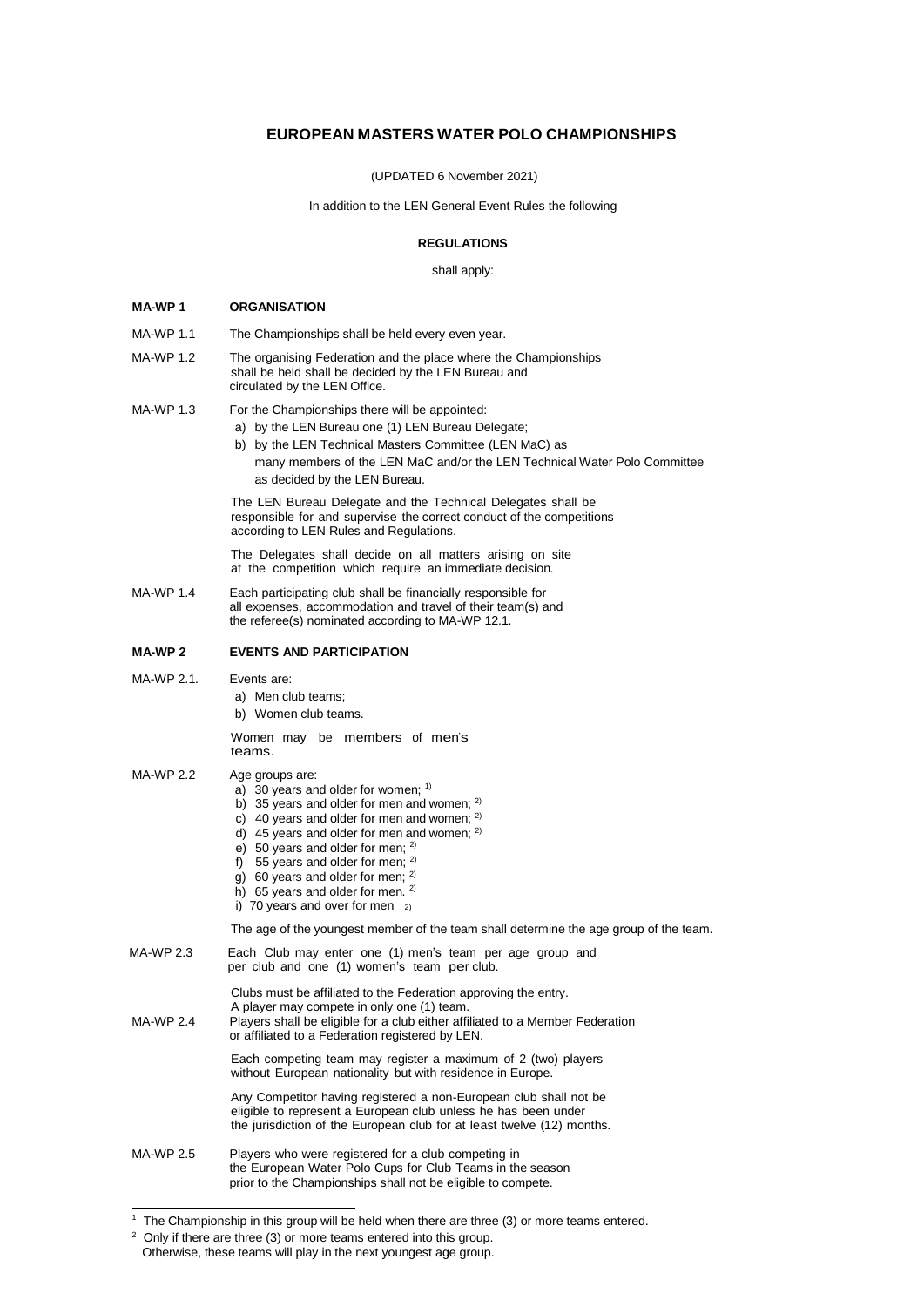| MA-WP 3 | <b>ENTRIES</b> |
|---------|----------------|
|         |                |

| MA-WP 3.1        | Preliminary Entries shall be sent to the organising Federation with a<br>copy to the LEN Office. LEN General Event Rule E 16.4 will apply 3.                                                                                                                                                                                                                                                                               |  |  |
|------------------|----------------------------------------------------------------------------------------------------------------------------------------------------------------------------------------------------------------------------------------------------------------------------------------------------------------------------------------------------------------------------------------------------------------------------|--|--|
|                  | The Preliminary Entries shall be signed by the President or by the Secretary<br>of the club to which the team is affiliated and certified by the President<br>or by the Secretary of the Federation to which the club is affiliated.                                                                                                                                                                                       |  |  |
| MA-WP 3.2        | Named Entries including Release of Liability signed by each player,<br>shall be sent to the organising Federation with a copy<br>to the LEN Office, listed on the official form, comprising name, surname<br>and passport/identity card number of entered players; for each player<br>one photo (passport size) shall be enclosed.<br>The list of entered players cannot be changed after the deadline for its submission. |  |  |
| MA-WP 3.3        | Deadline for submission of Preliminary and Named Entries shall be<br>no later than the date circulated by the LEN Office.                                                                                                                                                                                                                                                                                                  |  |  |
| MA-WP 3.4        | If the referee of a team which has entered the tournament<br>with a referee withdraws after the deadline for named entries,<br>the team shall be required to pay the difference in the entry fee,<br>together with a fine of $E(150, \text{both of which shall be payable to})$<br>LEN before the team plays its first match.                                                                                              |  |  |
| <b>MA-WP4</b>    | <b>ENTRY FEES</b>                                                                                                                                                                                                                                                                                                                                                                                                          |  |  |
| <b>MA-WP 4.1</b> | The Entry Fees are different:<br>a) for a team with a referee;<br>b) for a team without a referee.                                                                                                                                                                                                                                                                                                                         |  |  |
|                  | Entry fees shall be as decided by the LEN Bureau and circulated<br>by the Organising Committee.                                                                                                                                                                                                                                                                                                                            |  |  |
| MA-WP 4.2        | Entry fees shall be paid to the Organising Committee no later<br>than the deadline for submission of Preliminary Entries.                                                                                                                                                                                                                                                                                                  |  |  |
|                  | Confirmation of payment shall be attached to the Named Entries.                                                                                                                                                                                                                                                                                                                                                            |  |  |
| MA-WP 4.3        | There shall be no refund of entry fees.                                                                                                                                                                                                                                                                                                                                                                                    |  |  |
| <b>MA-WP5</b>    | <b>DRAWS</b>                                                                                                                                                                                                                                                                                                                                                                                                               |  |  |
| MA-WP 5.1        | The time and place of any draw shall be announced by the Secretary<br>of the LEN MaC and circulated by the LEN Office.                                                                                                                                                                                                                                                                                                     |  |  |
| MA-WP 5.2        | The LEN Office will circulate the results of the draws to the clubs entered.                                                                                                                                                                                                                                                                                                                                               |  |  |
| MA-WP 6          | <b>ACCREDITATION</b>                                                                                                                                                                                                                                                                                                                                                                                                       |  |  |
| MA-WP 6.1        | The accreditation card for a player shall bear his/her photo with full front view<br>of face (passport standard form)                                                                                                                                                                                                                                                                                                      |  |  |
| MA-WP 6.2        | Entered teams will receive accreditation for a maximum of<br>three (3) team staff members and the players entered.                                                                                                                                                                                                                                                                                                         |  |  |
| MA-WP 6.3        | Any President of a LEN Member Federation will receive accreditation.                                                                                                                                                                                                                                                                                                                                                       |  |  |
| MA-WP 6.4        | Accreditation of approved referees is free of charge.                                                                                                                                                                                                                                                                                                                                                                      |  |  |
| MA-WP 7          | <b>TEAM LEADERS MEETING</b>                                                                                                                                                                                                                                                                                                                                                                                                |  |  |
| <b>MA-WP 7.1</b> | The Team Leaders Meeting will be held one day prior<br>to the start of the Championships.                                                                                                                                                                                                                                                                                                                                  |  |  |
|                  | The LEN Office will circulate information about time and                                                                                                                                                                                                                                                                                                                                                                   |  |  |
|                  | place of the Team Leaders Meeting.                                                                                                                                                                                                                                                                                                                                                                                         |  |  |
| MA-WP 7.2        | At the Team Leaders Meeting each team shall be represented by not more than two persons.                                                                                                                                                                                                                                                                                                                                   |  |  |
|                  | Teams which are not represented at the Team Leaders Meeting shall be fined €100 payable to LEN.                                                                                                                                                                                                                                                                                                                            |  |  |
|                  | Approved referees shall also be present.                                                                                                                                                                                                                                                                                                                                                                                   |  |  |
| MA-WP 7.3        | Entered players shall be numbered one (1) to fifteen (15) and wear a cap with<br>that number throughout the whole Championships.                                                                                                                                                                                                                                                                                           |  |  |
| MA-WP 7.4        | The Technical Delegates shall check the personal identification documents<br>of the players and ensure that:                                                                                                                                                                                                                                                                                                               |  |  |
|                  | a) the names of the players are in accordance with the list of entered players;<br>b) the ages of the players are in accordance with the age group for which they are entered.                                                                                                                                                                                                                                             |  |  |
|                  | Players which cannot present their personal identification documents corresponding to the list of<br>entered players or which are not listed will not be eligible to play.                                                                                                                                                                                                                                                 |  |  |
|                  |                                                                                                                                                                                                                                                                                                                                                                                                                            |  |  |

 $3$  General Event Rule E 16.4: "In Water Polo a withdrawal may be made before the draw." "A Club withdrawing a Water

"b) at the European Masters Water Polo Championships one thousand and four hundred (1.400) EURO."

Polo team after the draw shall be fined:"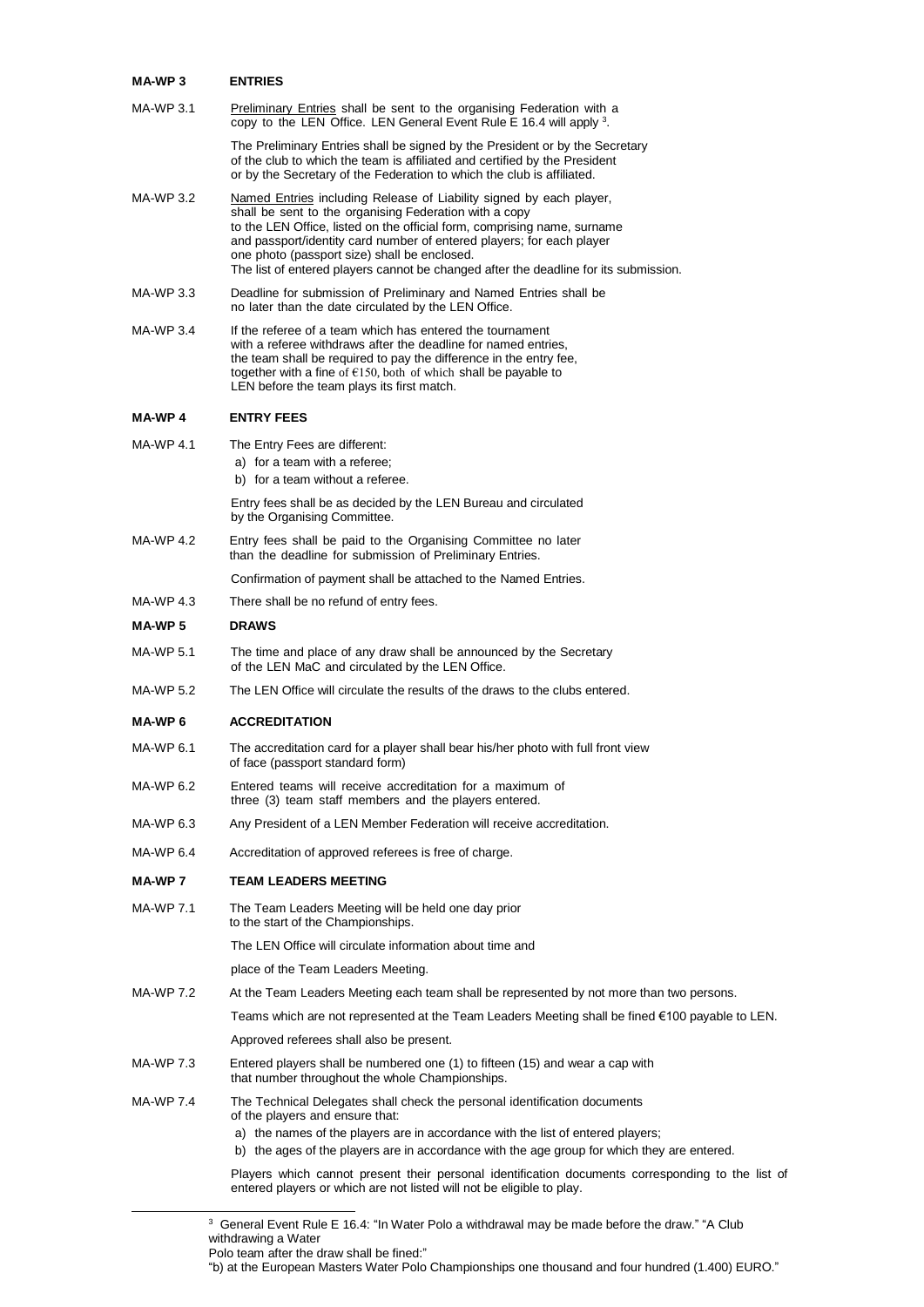## **MA-WP 8 SYSTEM OF COMPETITIONS**

- MA-WP 8.1 The distance between the goal lines will be minimum 23.5 meters and the width of the field of play minimum 17 meters.
- MA-WP 8.2 FINA time standards shall apply except that the duration of the matches shall be four periods of five minutes each of actual play for all age groups.

For age groups 50 years and older, the time of possession of the ball shall be 40 seconds and exclusion time should be 30 seconds

MA-WP 8.3 The system of competition in each age group depends on the number of teams taking part. It shall be decided by the LEN MaC.

Ranking matches shall be played for all places.

## **MA-WP 9 CLASSIFICATION**

## **MA-WP 9.1 Scores and points at Preliminary Rounds**

- MA-WP 9.1.1 Each victory shall count three (3) points for the winning team and each draw one (1) point per team and zero (0) points for the losing team.
- MA-WP 9.1.2 The final classification within a group shall be established according to the points gained by each team in all matches of its group.
- MA-WP 9.1.3 For each match in which a team is disqualified a goal score of 10:0 shall be awarded to the opposing team.

#### **MA-WP 9.2 Equality of points**

- MA-WP 9.2.1 In case of equality of points between **two teams** in a group the classification shall be established as follows:
	- a) Precedence shall be given to the team having won the match between the two teams.
	- b) If this has been a tie, precedence shall be given to the team with the largest difference between goals scored for and against.
	- c) If there is still a tie precedence shall be given to the team having scored the higher number of goals.
	- d) If there is still equality, the classification of the teams shall be decided by lot.
- MA-WP 9.2.2 In case of equality of points between **more than two teams** the classification shall be established as follows:
	- a) Only points gained in those matches played among the teams with equal points shall be decisive.
	- b) If there is still equality the classification shall be established according to the goal difference from only those matches played among the teams with equal points.
	- c) If there is still equality the classification shall be established according to the highest number of goals scored in the matches played among the teams with equal points
	- d) If there is still equality the classification shall be established according to the goal difference from all matches played in the group.
	- e) If there is still equality the classification shall be decided by lot.

## **MA-WP 9.3 Matches to be played to a final result**

MA-WP 9.3.1 If a match ends with a tie after the normal time there shall be a penalty shoot-out to determine the result.

Note: If a penalty shoot-out is necessary this shall follow the procedures according to the FINA Rules.

## **MA-WP 10 EXCLUSION AND SUSPENSION OF PLAYERS AND TEAMS**

- MA-WP 10.1 The LEN Code of Discipline shall apply.
- MA-WP 10.2 Any member of a team excluded for brutality shall be suspended:
	- a) in the first case for at least one (1) match;
	- b) in any further cases for at least three (3) matches.
- MA-WP 10.3 A team forfeiting a match shall be excluded. Results achieved in that stage of the Championships shall be expunged.

The Jury of Appeal may decide an exception if there is reason.

## MA-WP 10.4 The LEN Delegate(s) may suspend a team if:

- a) the Rules, Regulations and/or the instructions issued to all participating teams are not complied with by the team, or;
- b) the financial liabilities in regard of the team are not fulfilled.